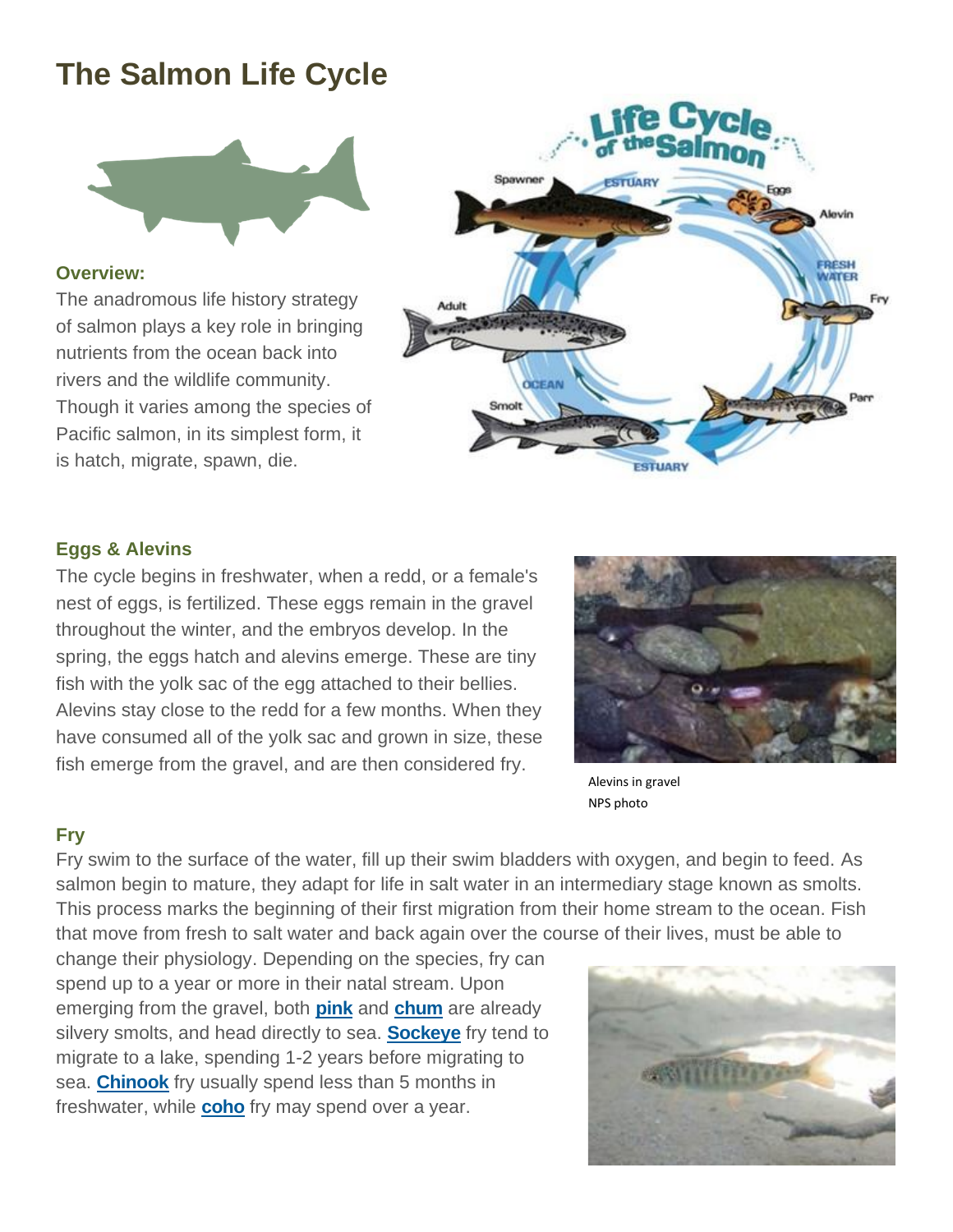The survival of fry is dependent upon high-quality stream habitat. Boulders, logs, shade, and access to side channels is important in allowing fry to hide from

predators and prevents them from getting flushed downstream during flood river-flows.

#### **Seaward Migration**

Eventually, environmental cues cause fry to begin their migration downstream towards the oceans. Most salmon species spend some time in the estuary of a river, where the freshwater mixes with the salt water. Here, they gradually get used to life in salty water in preparation for the time they will spend at sea. Very few fish can adapt from living in fresh water to salt water, and then return back to fresh water. In a process called smoltification, salmon adapt to the changes salt water causes to their bodies. In fresh water, the salmon's body is saltier than the water in which it swims. To work properly, the body needs salt so it tries to

A coho fry in the Elwha River Roger Peters - USFWS



By the end of their seaward migration, the smolts are silvery all over. nps photo

keep the salt in. Some escapes, but the salmon gets enough from the food it eats to make up for the loss. In the ocean, the water is saltier than the salmon's body needs to be, so it must try to keep the salt out and the water in. When salmon swim in the ocean, the saltwater draws water out of the fish's cells. Salmon adapt by drinking sea water to replace the water their cells lose. They excrete the excess salt through their gills and urine. Freshwater fish would die in salt water because they cannot replace the water in their cells. As the smolts prepare for ocean life, their appearance also changes, from the dark colors of the fry to the silvery color of adult salmon. This helps them hide in the light conditions of the surface waters of the open ocean, where there is no dark shade from overhanging trees. In estuaries, the mineral and organic elements of a river mix with ocean nutrients brought in by tides, creating a nutrient-rich environment that supports diverse plant and animal growth. Estuaries provide salmon with a good supply of insects and crustaceans, such as tiny shrimps for food. Estuaries, at the mouth of the river, are crucial to the survival of young smolts. While allowing their bodies to adjust to the new conditions, they feed heavily, hoping to ensure survival in the ocean. The loss of estuary habitat means that there is less room for salmon and other estuary animals to mature, feed and adapt. If smolts cannot live in an estuary, all other plants and animals are at risk, also.

Different species of salmon spend different amounts of time in estuaries. Some leave almost immediately, while others spend several months there. While approximately 30 fry from a redd of

2000 to 2500 eggs grow into smolts, less than four survive to become adults.

#### **Ocean Life**

While some salmon remain in coastal water, others migrate northward to feedings grounds. Salmon may spend one to seven years in the ocean. Certain species have more flexible life history strategies, while others are more rigid. Chum may spend up to seven years at sea, but typically four. Pink salmon, on the other hand, spend a fixed 18



Estuaries provides crucial adjustment habitat for salmon leaving and entering the river. nps photo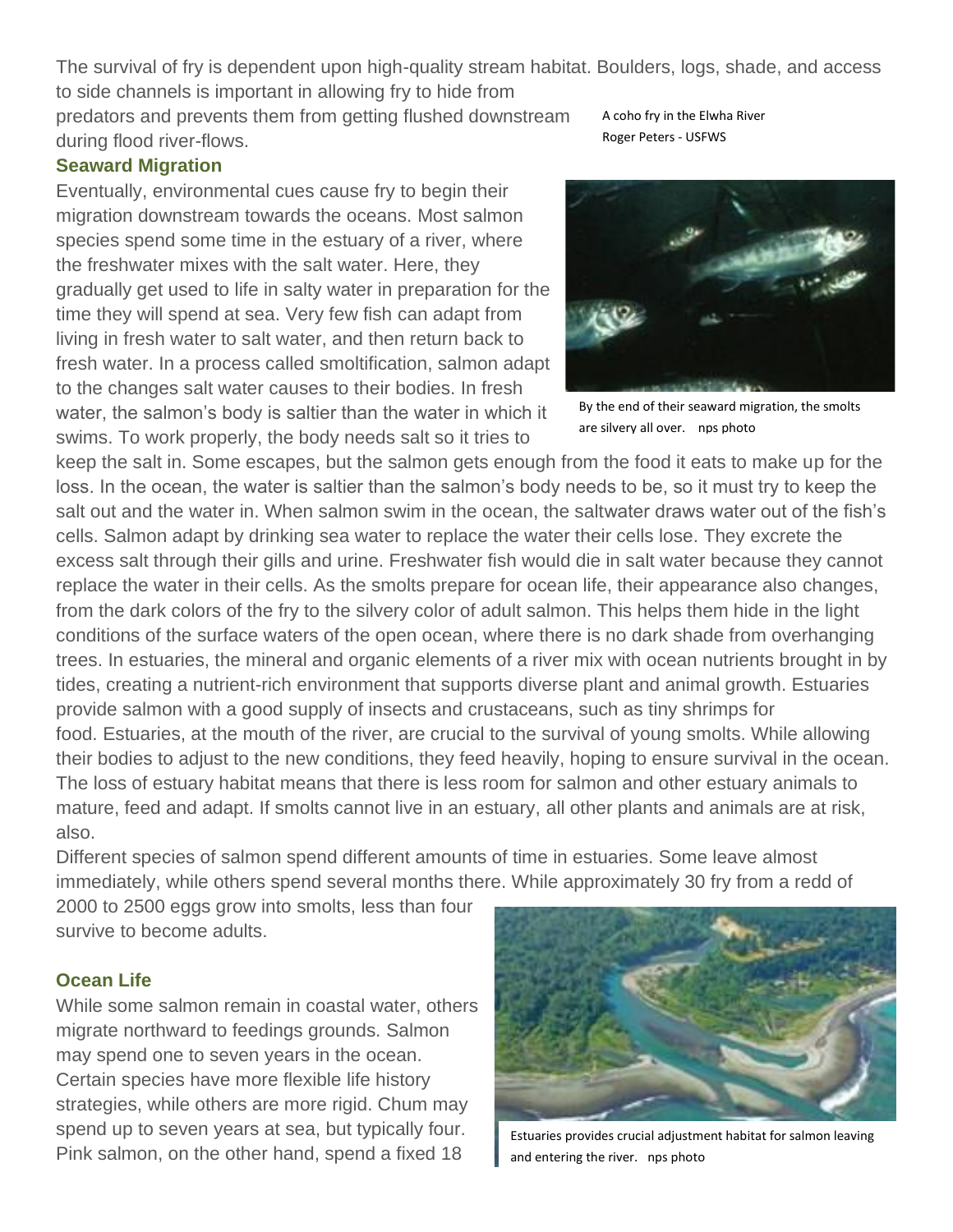months at sea. Sockeye typically spend two years at sea, coho spend about 18 months, and chinook can spend up to 8 years before journeying back to their natal streams to spawn.

#### **Spawning Migration**

It is unknown how exactly salmon detect their natal streams, though it is suspected that scents and chemical cues, as well as the sun, play an important role in the homeward migration. Once the salmon reach freshwater, they stop feeding. During the course of the journey, their bodies instinctively prepare for spawning. The taxing journey draws energy from their fat storage, muscles, and organs, except for the reproductive organs. Males develop hooked noses, or kype, in order to fight for dominance.



Coho return to spawn in the Sol Duc River. nps photo

#### **Spawning & Death**

Upon reaching natal streams, females build nests, or redds. These little depressions in the gravel are made by the female by turning on her side and using her tail to dislodge stones or pebbles. Males fight with other males for spawning rights with a female. The dominant male will court the female and upon spawning, they release eggs and milt simultaneously. The eggs will settle into the gravel, and the female will cover the eggs with loose gravel and move upstream in order to prepare another redd. Eventually, both the males and females die, supplying the river habitat with nutrients and the seeds of the next generation that will someday return to continue the cycle.



A deteriorated salmon dies soon after spawning. Eggs lay unburied in the gravel. nps photo

[https://home.nps.gov/olym/learn/nature/the-salmon-life-cycle.htm#CP\\_JUMP\\_224851](https://home.nps.gov/olym/learn/nature/the-salmon-life-cycle.htm#CP_JUMP_224851)

Last updated: July 22, 2019

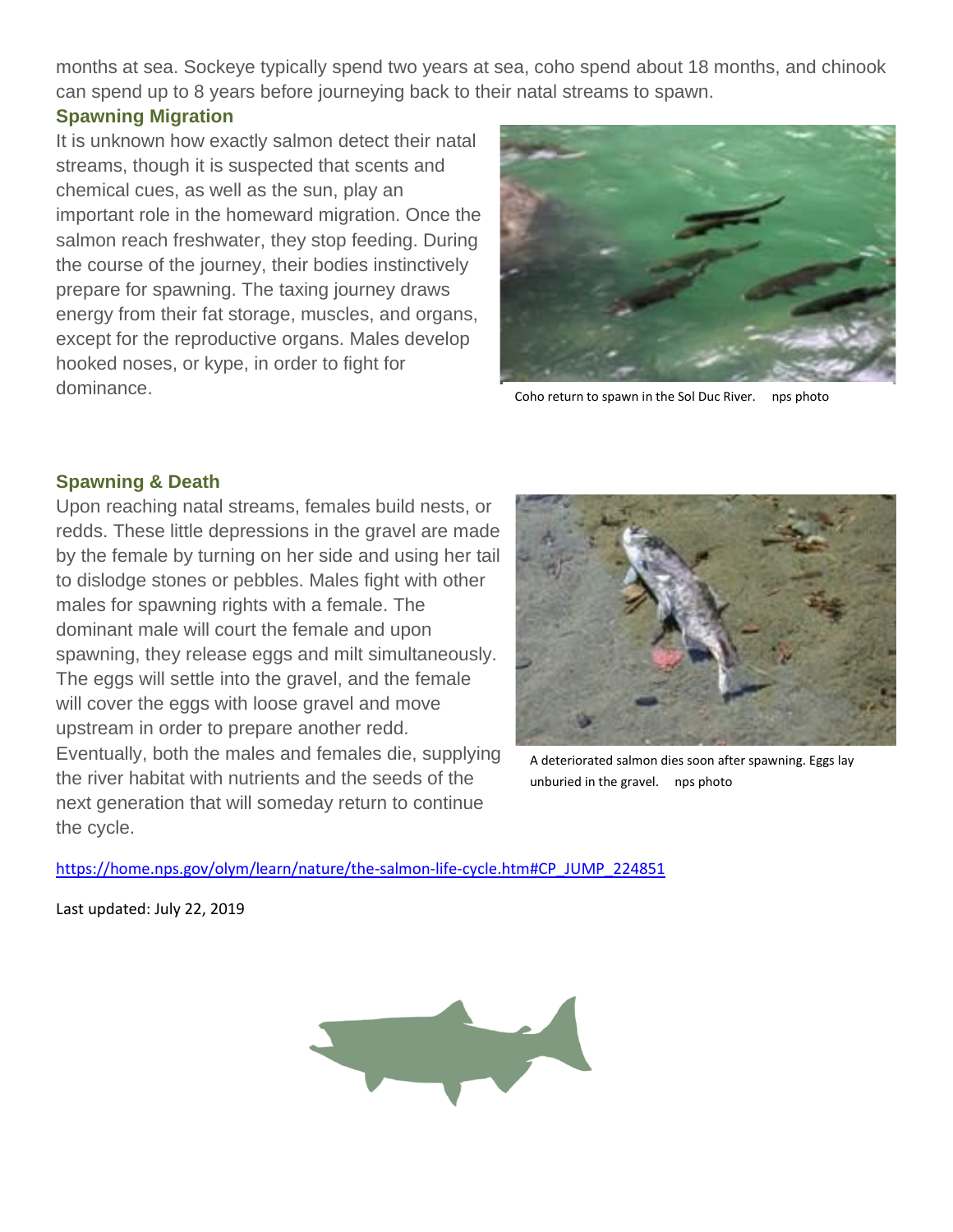

WHERE ARE THE SALMON, WHEN?<br>GENERALIZED LIFE HISTORY PATTERNS OF SALMON, STEELHEAD, AND TROUT IN THE PACIFIC NORTHWEST \*

| ŧ.                  | <b>ADULTS RETURN</b><br><b>TO STREAMS</b><br><b>FROM OCEAN</b> | <b>SPAWNING</b><br><b>LOCATION</b>                                     | <b>EGGS IN</b><br>GRAVEL** | <b>YOUNG</b><br><b>IN STREAM</b> | <b>FRESHWATER</b><br><b>HABITAT</b>                     | YOUNG MIGRATE<br><b>DOWNSTREAM</b>     | <b>TIME SPENT</b><br><b>IN ESTUARY</b> | <b>TIME SPENT</b><br><b>IN OCEAN</b> | <b>ADULT</b><br>WEIGHT(avg) |  |
|---------------------|----------------------------------------------------------------|------------------------------------------------------------------------|----------------------------|----------------------------------|---------------------------------------------------------|----------------------------------------|----------------------------------------|--------------------------------------|-----------------------------|--|
| COHO                | Oct-Jan                                                        | coastal streams.<br>shallow tributaries                                | Oct-May                    | $1 +$ years                      | tributaries, main<br>stem side channels,<br>slack water | Mar-July (2nd year)                    | few days-<br>month                     | 2 years                              | $5-20$ il $(8)$             |  |
| <b>CHUM</b>         | Sept -Jan                                                      | coastal rivers and<br>streams, lower<br>reaches                        | Sept-Mar                   | days-weeks                       | little time spent<br>in freshwater                      | shortly after<br>young leave<br>gravel | $7-14$ days                            | $2.5-3$ years                        | 8-12 lb (10)                |  |
| <b>CHINOOK</b>      |                                                                | main stem-- large<br>and small rivers                                  |                            |                                  | main stem-large<br>and small rivers                     |                                        | days-months                            | 2-5 years                            |                             |  |
| Spring run          | Jan-July                                                       |                                                                        | July- Jan                  | $1 +$ year                       |                                                         | Mar-July (2nd year)                    |                                        |                                      |                             |  |
| Summer run          | June-mid Aug                                                   |                                                                        | Sept-Nov                   | $1 +$ year                       |                                                         | Spring (2nd year)                      |                                        |                                      | 10-20 lb (15)               |  |
| Fall run            | Aug-March                                                      |                                                                        | Sept-Mar                   | $3 - 7$ months                   |                                                         | April-June (2nd year)                  |                                        |                                      | 10-30 lb (14)<br>15-40 lb   |  |
| <b>CUTTHROAT</b>    | July-Dec                                                       | tiny tributaries                                                       | Dec-July                   | 1-3 years                        | tributaries                                             | Mar-June                               | less than a month                      | $0.5 - 1$ year                       | $0.5-4$ lb $(1)$            |  |
| (Coastal- Sea Run)  |                                                                | of coastal streams                                                     |                            | $(2$ avg)                        |                                                         | $($ of 2nd-4th $yr)$                   |                                        |                                      |                             |  |
| <b>PINK</b>         | July-Oct                                                       | main stem of large<br>and small streams.<br>tributaries, lower reaches | Aug-Jan                    | days-weeks                       | little time spent<br>in freshwater                      | Dec-May                                | few days                               | 1.5 years                            | $3-10$ lb $(4)$             |  |
| <b>SOCKEYE</b>      | July-Aug                                                       | streams, usually<br>near lakes                                         | Aug-April                  | $1-3$ years                      | lakes                                                   | April-June<br>$($ of 2nd-4th $yr)$     | few days                               | $1 - 4$ years                        | $3-8$ lb $(6)$              |  |
| STEELHEAD***        |                                                                | tributaries and small<br>streams and rivers                            |                            |                                  | tributaries                                             |                                        | less than a month                      | $1 - 4$ years                        |                             |  |
| winter              | Nov-June                                                       |                                                                        | Peb-July                   | $1 - 3$ years                    |                                                         | March-June (of 2nd-5th'yr)             |                                        |                                      | $5-28$ (8)                  |  |
| spring              | Feb-June                                                       |                                                                        | Dec-May                    | $1 - 2$ years                    |                                                         | Spring & Summer (of 3rd-4th vr)        |                                        |                                      | $5-20$                      |  |
| summer              | June-Oct (Columbia),                                           |                                                                        | F eb-June                  | $1 - 2$ years                    |                                                         | March-June (of 3rd-5th yr)             |                                        |                                      | $5-30(8)$                   |  |
| April-Nov (coastal) |                                                                |                                                                        | Peb-July                   | $1 - 3$ years                    |                                                         | March-June (of 2nd-5th yr)             |                                        |                                      |                             |  |

\* There is much variation in life history patterns-each stream system having fish with their own unique timing and patterns of spawning, growth, and migration. There is much variation in the mstory patterns-each stream system naving tish with their own unique tishing and patterns of spawning, growin, and important to ask a local biologist about the specific patterns of the fish i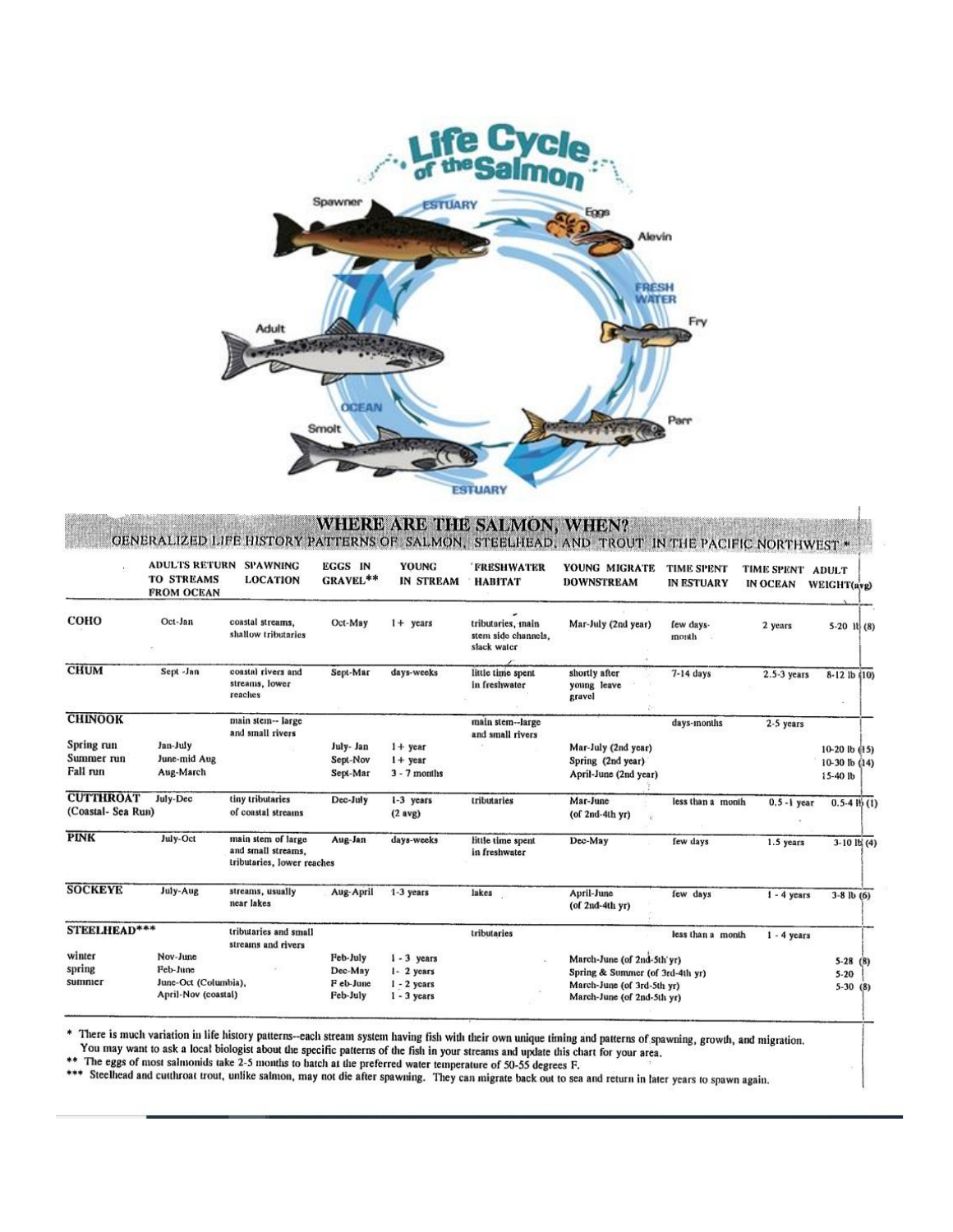

## **Meet the 7 species of Pacific Salmon**

# Occas Sing **Spawning Mair**

## **Pink:** *Oncorhynchus gorbuscha*

**Also known as humpies**, due to the very large hump males get just behind the head, during the spawning phase. Although they are the smallest of the species, they are the most abundant in number. They spend the least amount of time in freshwater, spawning very close to the mouth of streams with little to no upstream migration. While in the ocean they appear to have steel blue to blue green backs, silver sides, and a white belly with large oval spots covering their

back, adipose fin and both lobes of the caudal fin. During the spawning phase pinks have dark backs with a pinkish wash and green blotches on their sides. These fish generally live for 2 years, are about 18-24in in length, and weigh about 3-5 lbs.

Pink fry do not rear in freshwater. Immediately after emerging they move downstream to the estuary and rear there for several months before heading out to the open ocean. Because of this, pink fry have no spots, which provide camouflage in streams, but are bright chrome for open water.

Pinks use the mainstems of large rivers and some tributaries, often very close to saltwater. Because their fry move directly to sea after emerging, the closer they spawn to saltwater the better. The shorter journey reduces predation and increases survival. Sometimes pink salmon spawn right in saltwater, avoiding freshwater altogether.

Pinks have a very regular life history, living for two years before returning to spawn the next generation. This is why pink runs in Washington only occur every other year; there are no one-yearold or three-year-old fish to establish runs in the other years.

*Picture: US Fish and Wildlife Service*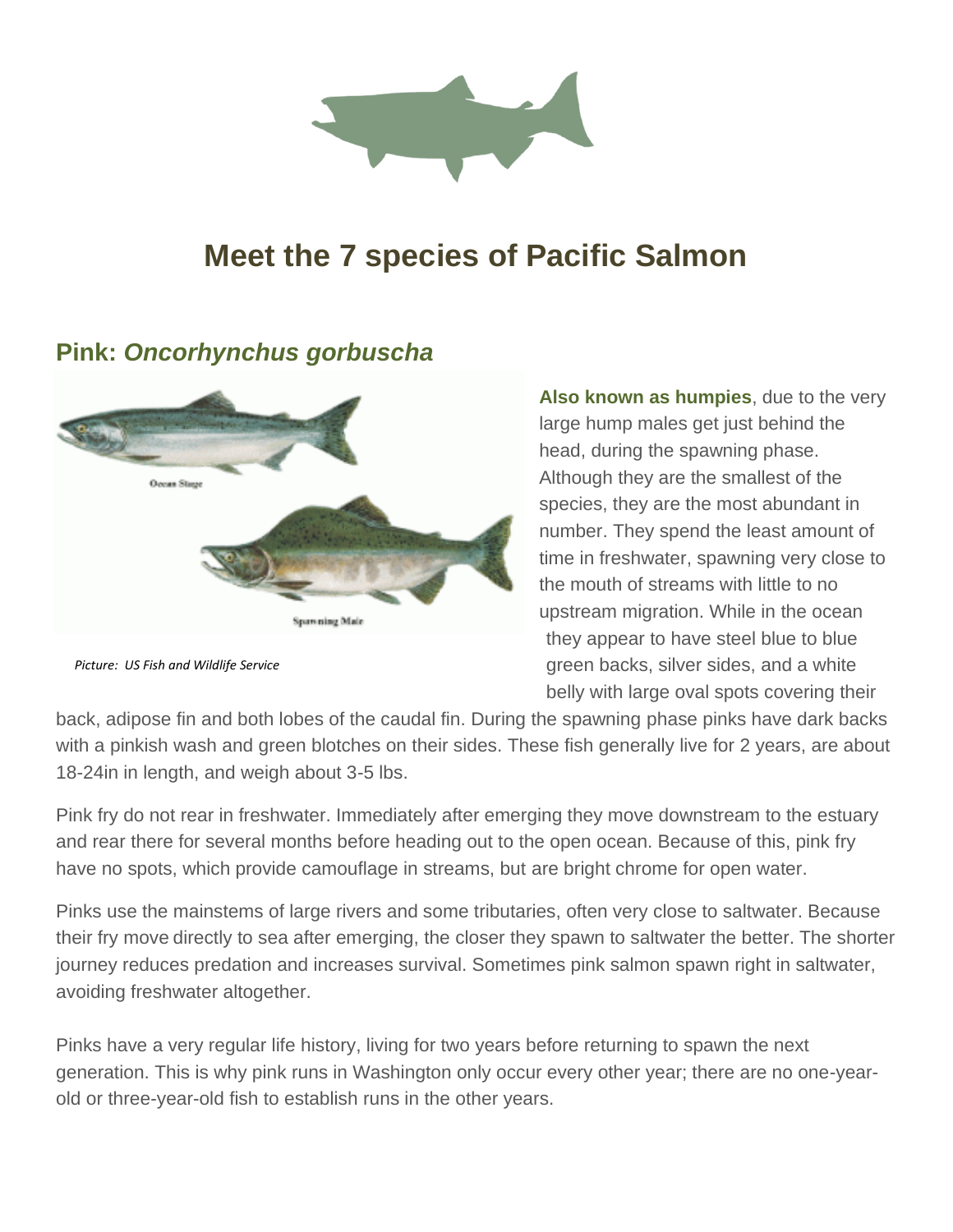## *Sockeye: Oncorhynchus nerka*



*Picture: US Fish and Wildlife Service*

#### *Also known as the redfish, red, or blue-black,* they are the most important commercial species. Sockeye have long gill rakers as they primary feed on plankton when in the ocean. They have the greatest life history diversity and can spend anywhere from 3 months to 3 years in freshwater. They will spawn near shorelines, the bottom of lakes, or hundreds of miles upstream. Fry of this species rears almost exclusively in lakes. While in the ocean they are greenish blue on top of the head and back, silvery on the sides, and white

to silver on the belly. During the spawning phase the head and caudal fin become bright green and the body turns scarlet. Land locked populations of this species are known as kokanee. These fish generally live 2-6 years, are about 21-26in in length, and weigh about 4-7lbs.

The sockeye fry migrate downstream to the deep waters of nursery lakes upon emergence from spawning sites, and then rear for 1 or 2 years in a lake habitat before migrating to sea. Lake habitats are especially critical to sockeye. Good water quality and production of food organisms are important because survival in lakes can depend upon how fast sockeye grow to a size that reduces their vulnerability to predators.

Sockeye salmon generally spawn in streams that are tributaries to large lakes. These streams can vary in type, ranging from small tributaries to large mainstem rivers and side-channels. Additionally, some sockeye stocks spawn along the shorelines of lakes. Sockeye spawning begins as early as August and can extend through February.

Large rivers that supplied sufficient room for spawning and rearing historically supported huge runs of sockeye, numbering into the millions. One such run still exists today on the Adams River in British Columbia, a tributary to the Fraser River. The Canadian government has built viewing platforms for visitors, and annual runs of over a million sockeye are common.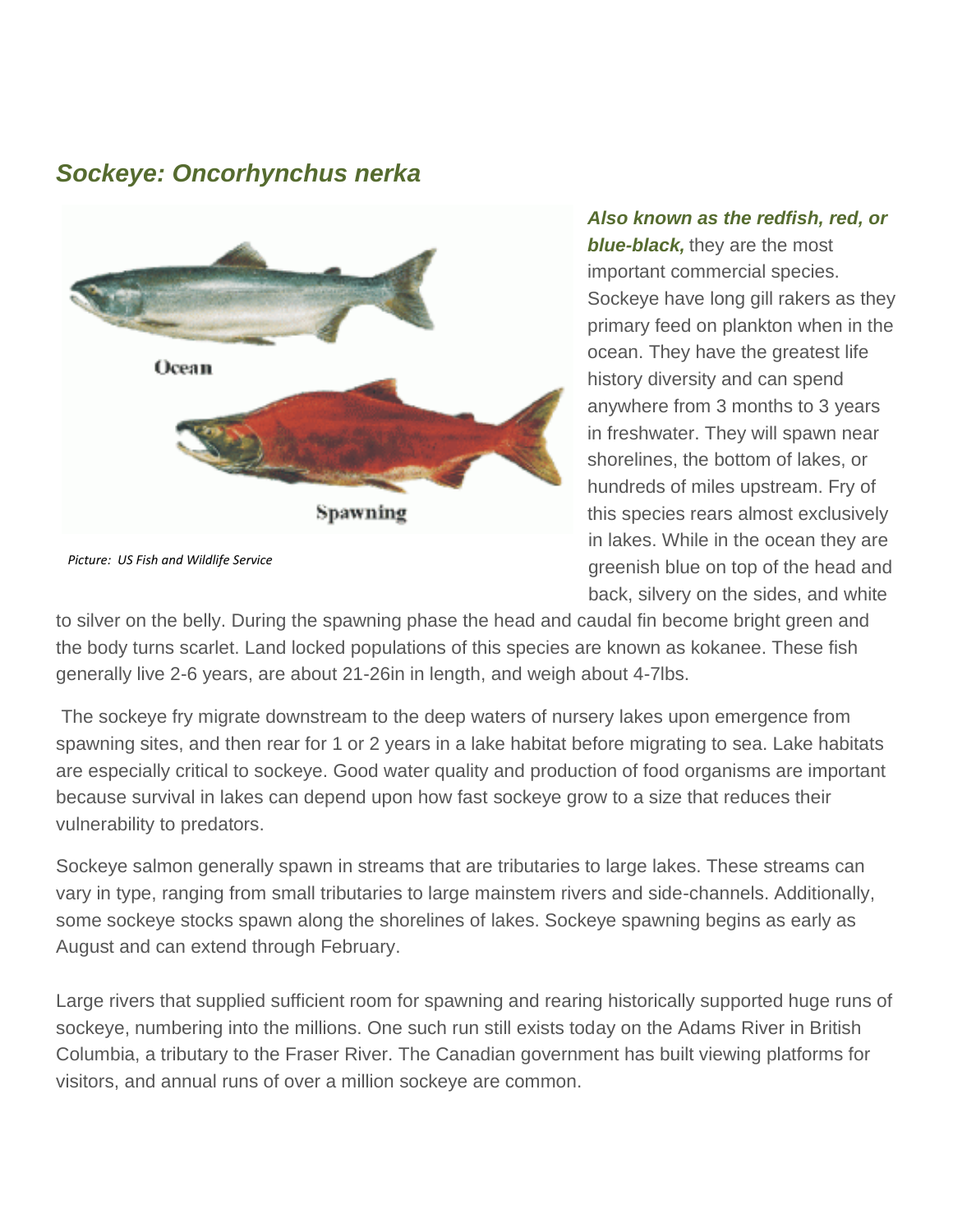## **Coho: Oncorhynchus kisutch**



*Picture: US Fish and Wildlife Service*

**Also known as a silver,** coho are the second least abundant (following Chinook) salmon. While they are one of the most commercially sought-after species, they make up only 7-10% of the commercial salmon fishery. They spend 1-2 years in freshwater and prefer near shore feeding grounds. Coho usually travel less than 100 miles from the mouth of their stream for reproduction, though a few populations that do travel over a thousand miles. While in the ocean they have dark metallic blue or greenish backs with silver sides and a light belly. They have small black spots on their backs and the upper

lobe of the tail. Another distinguishing feature is their gum line which is white. Spawning colors are dark with reddish coloration on their sides. These fish generally live 3-5 years, are about 24-28in in length, and weigh about 5-10 lbs.

Coho have a very regular life history. It takes them about 18 months to go from egg to smolt. In the fall they are deposited in gravel as eggs, emerge from the gravel the next spring, and then rear in the stream for a year before making their way to the ocean.

Coho spawn in small coastal streams and the tributaries of larger rivers. They prefer areas of midvelocity water with small to medium sized gravel. Because they use small streams with limited space, they must use many streams to successfully reproduce. As a result, coho can be found in virtually every small coastal stream with a year-round flow.

Returning coho frequently gather at the mouths of streams and wait for the water flow to rise, often after a rainstorm, before heading upstream. The higher flows and deeper water enable the fish to pass obstacles such as logs or beaver dams that would otherwise be impassable.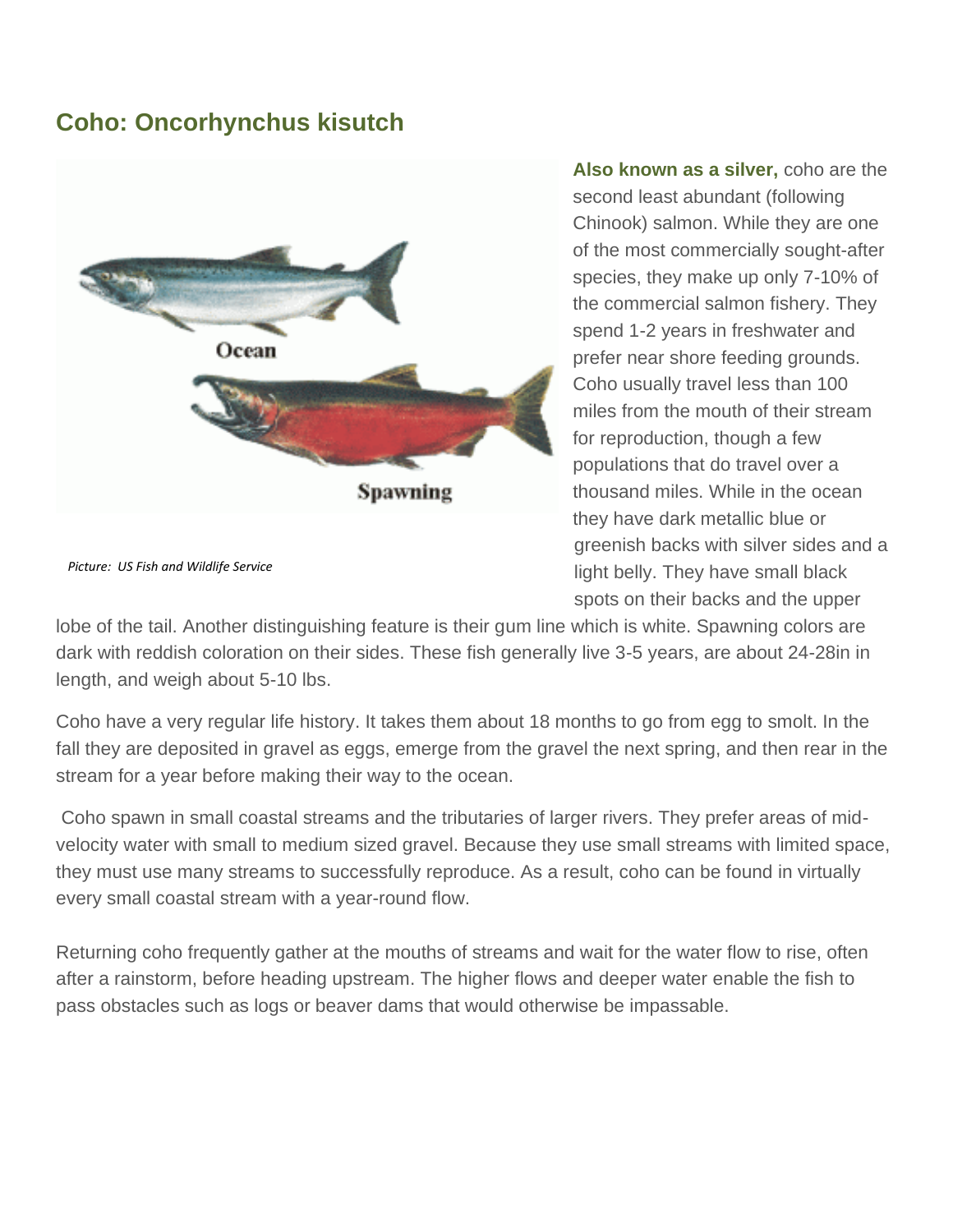## **Chum: Oncorhynchus keta**



*Picture: US Fish and Wildlife Service*

#### **Also known as the dog, or**

**calico salmon.** Chum comes from a word meaning variegated coloration. They have the most widely distributed population and the greatest biomass. They are the second largest salmon (following the Chinook). Most populations reproduce near the mouth of their stream. When in the ocean they are metallic, greenish-blue along the back with black speckles which closely resemble sockeye and coho. During the spawning phase males get vertical bars in reds, greens, and purples, while

females get a black horizontal stripe. These fish generally live 3-5 years, are 21-31in in length, and weigh about 6.5-12.5lbs.

Chum fry do not rear in freshwater for more than a few days. Shortly after they emerge, chum fry move downstream to the estuary and rear there for several months before heading out to the open ocean.

Chum use small coastal streams and the lower reaches of larger rivers for their spawning grounds. They often use the same streams as coho, but coho tend to move further up the watershed and chum generally spawn closer to saltwater. This may be due to their larger size, which requires deeper water to swim in; or their jumping ability, which is inferior to coho. Either way, the result is a watershed divided between the two species, with all the niches filled.

Like coho, chum can be found in virtually every small coastal stream. In the fall, large numbers of chum can often be seen in the lower reaches of these streams, providing opportunities to view wild salmon in a natural environment.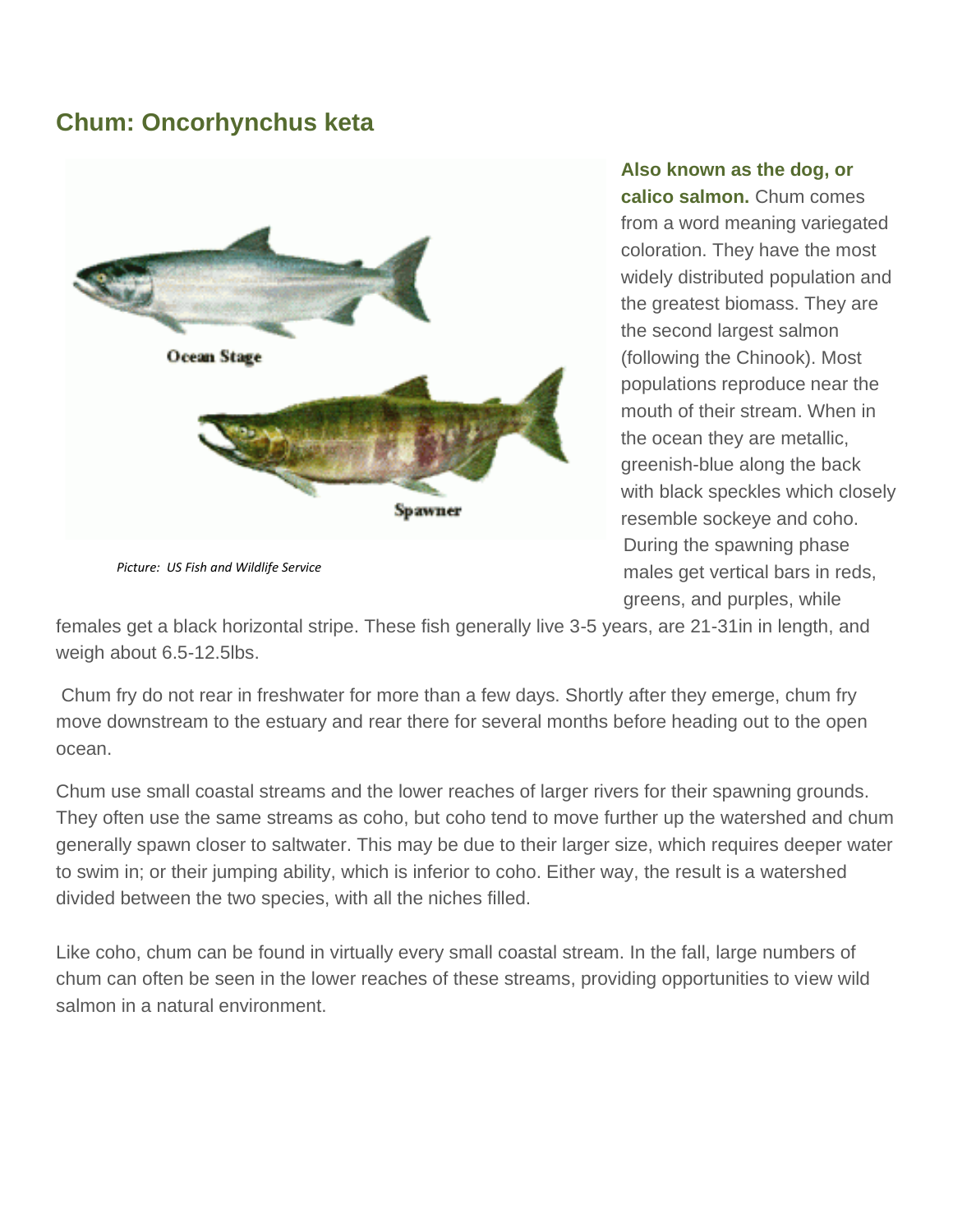## **Chinook: [Oncorhynchus tshawytscha](http://www.nmfs.noaa.gov/pr/species/fish/chinook-salmon.html)**



*Picture: US Fish and Wildlife Service*

#### **Also known as the king, tyee, or blackmouth,** the name Chinook came from the native peoples of the Columbia River and is considered a proper name and thus is always capitalized. They are the largest, but least abundant salmon. When in the ocean they have bluish-green backs and silver sides with irregular spotting on the back, dorsal fin, and both lobes of the tail. Another distinguishing characteristic is their black gum line. Spawning colors

are olive brown to dark brown in color. Males also develop a hocked snout. These fish live about 3-6 years, are 28-40in in length, and weigh about 10-30 lbs.

Depending on the race of chinook and the location, chinook fry rear in freshwater for three months to a year. Spring chinook tend to stay in streams for a full year; fish in northern areas tend to stay in the stream longer as well, primarily because the streams are less productive and growth is slower. Rearing chinook fry use mainstems of rivers as well as their tributaries.

Most chinook spawn in large rivers, such as the Columbia or Snake, although they will also use smaller streams with sufficient water flow. They tend to spawn in the mainstem of streams where the water flow is high. Because of their size they are able to spawn in larger gravel than most salmon.

Chinook spawn on both sides of the Cascade Range, some traveling hundreds of miles upstream to reach their spawning grounds. As a result of the distance needed to travel, these fish enter streams early and comprise the spring and summer runs. Fall runs spawn closer to the ocean and tend to use small coastal streams. All chinook reach their spawning grounds by fall, in time to spawn.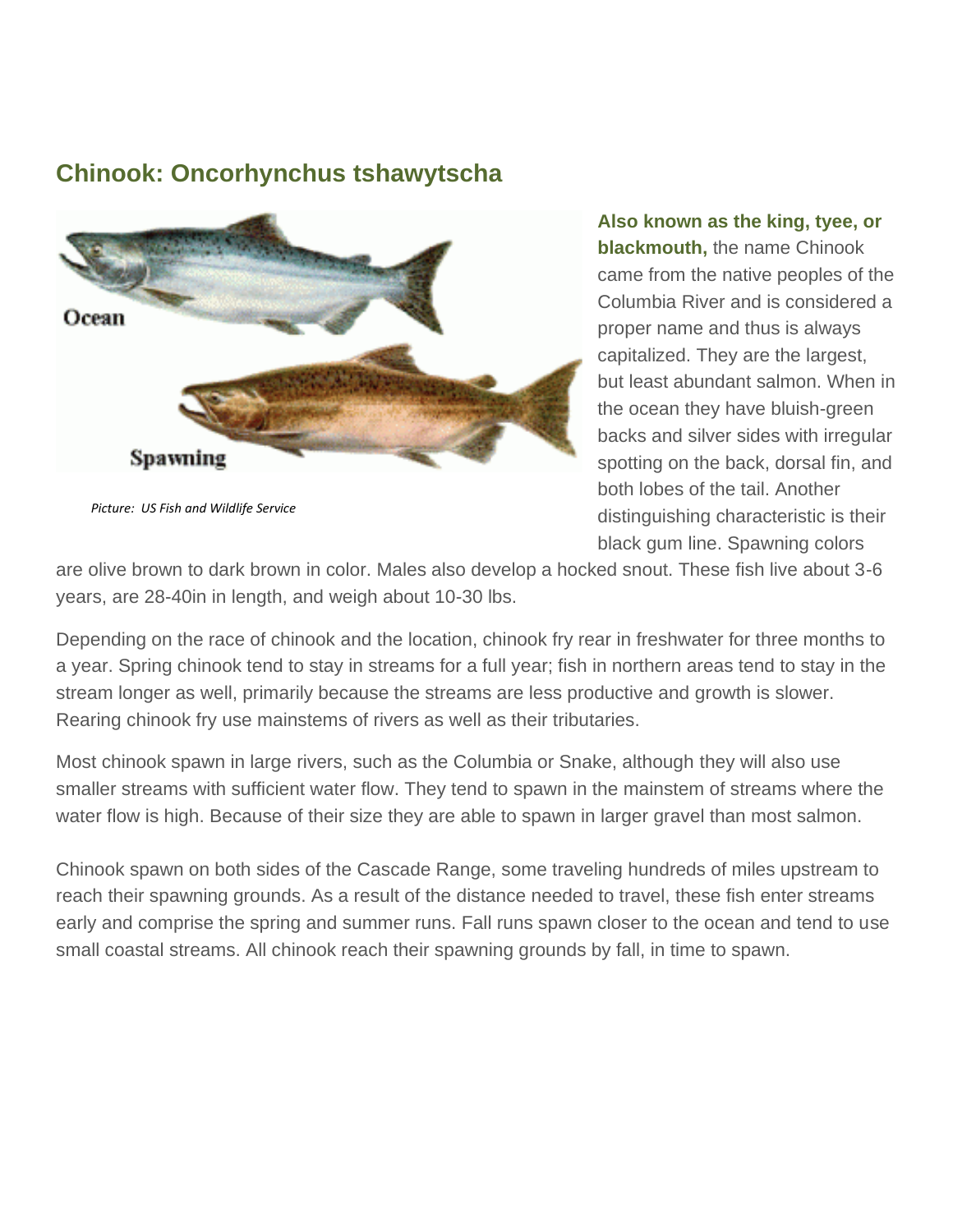## **Steelhead: Oncorhynchus mykiss**



*[Picture: Trout Unlimited California](https://spsseg.org/wp-content/uploads/2012/03/meet-the-species-steelhead.jpg)*

**Commonly known as the steelhead trout, coastal rainbow trout, silver trout, salmon trout, ironhead, or steelie** this salmon has historically been idolized as a trophy game fish. This species consists of a two runs, a winter and a summer. They differ from other salmon species in that they can return multiple times to spawn. However the number of returning spawners decreases significantly from year to year with few fourth year spawners. There is a higher mortality rate during steelhead spawning season as they do not feed while in freshwater. They are characterized by their metallic blue backs and silvery sides, and black spots on the back, dorsal and caudal fins. Spawning colors are darker with males having a pink or

red band on the sides. They do not have a red dash under lower jaw which distinguishes steelhead from coastal cutthroat. These fish live about 1-4 years, are about 20-30 in in length, and weigh about 5-20 lbs.

Steelhead spawn in the spring. They generally prefer fast water in small-to-large mainstem rivers and medium-to-large tributaries. In streams with steep gradient and large substrate, they spawn between these steep areas where the water is flatter and the substrate is small enough to dig into. The steeper areas then make excellent rearing habitats for juveniles.

Like chinook, steelhead have two runs, a summer run and a winter run. Most summer runs are east of the Cascades, and enter streams in summer to reach the spawning grounds by the following spring. A few western Washington rivers also have established runs of summer steelhead. Winter runs spawn closer to the ocean and require less travel time

Steelhead fry emerge from the gravel in summer and generally rear for two or three years in freshwater; occasionally one or four years depending on the productivity of the stream. Streams high in the mountains and those in northern climates are generally less productive. Hatchery Steelhead grow faster and smolt at one year of age..

Fry use areas of fast water and large substrate for rearing. They wait in eddies behind large rocks and allow the river to bring them food in the form of insects, salmon eggs, and smaller fish.